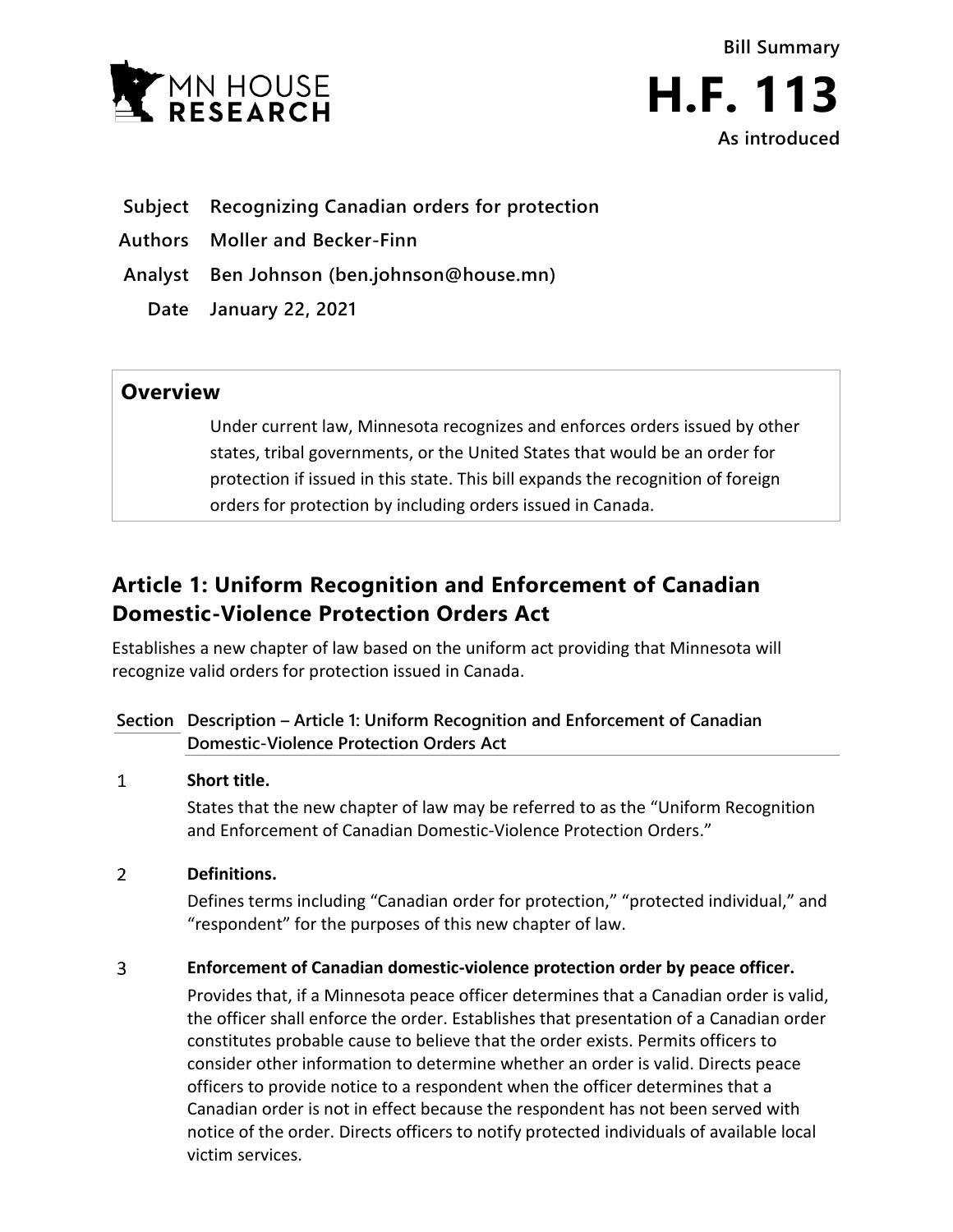### **Section Description – Article 1: Uniform Recognition and Enforcement of Canadian Domestic-Violence Protection Orders Act**

#### 4 **Enforcement of Canadian order for protection order by court.**

Permits a Minnesota court to issue an order enforcing, or refusing to enforce, a Canadian order on application of a person who could seek enforcement of an order issued under Minnesota Statutes, section 518B.01, or a respondent to the order. Directs the court to follow Minnesota procedures, but limits relief to the terms of the Canadian order. Provides that the order is enforceable if the court determines that it meets four requirements. States that a copy of an order is prima facie evidence that it is enforceable. States that it is an affirmative defense in an action seeking enforcement of a Canadian order that it does not comply with the necessary requirements. Provides that mutual protection orders are enforceable if the party seeking enforcement of that order filed the request with the court.

#### 5 **Registration of Canadian order for protection.**

Permits an individual to register a Canadian order under the provisions in current law under section 518B.01, subdivision 19a.

#### 6 **Immunity.**

Provides that a government employee who registers or enforces a Canadian order is immune from civil or criminal liability of that person acted in good faith.

#### $\overline{7}$ **Other remedies.**

States that an individual who seeks a remedy under this new chapter is not prohibited from seeking any other remedy.

#### 8 **Relation to Electronic Signatures in Global and National Commerce Act.**

Provides that this act is an exception to federal law governing electronic signatures. The federal law gives states the authority to make laws that are not governed by the federal law.

#### 9 **Transition.**

Provides that this new chapter applies to Canadian orders issued before, on, or after the adoption of this act.

#### $10<sup>°</sup>$ **Severability.**

States that, if any portion of the chapter is not enforceable, it is severed from the other portions which remain enforceable.